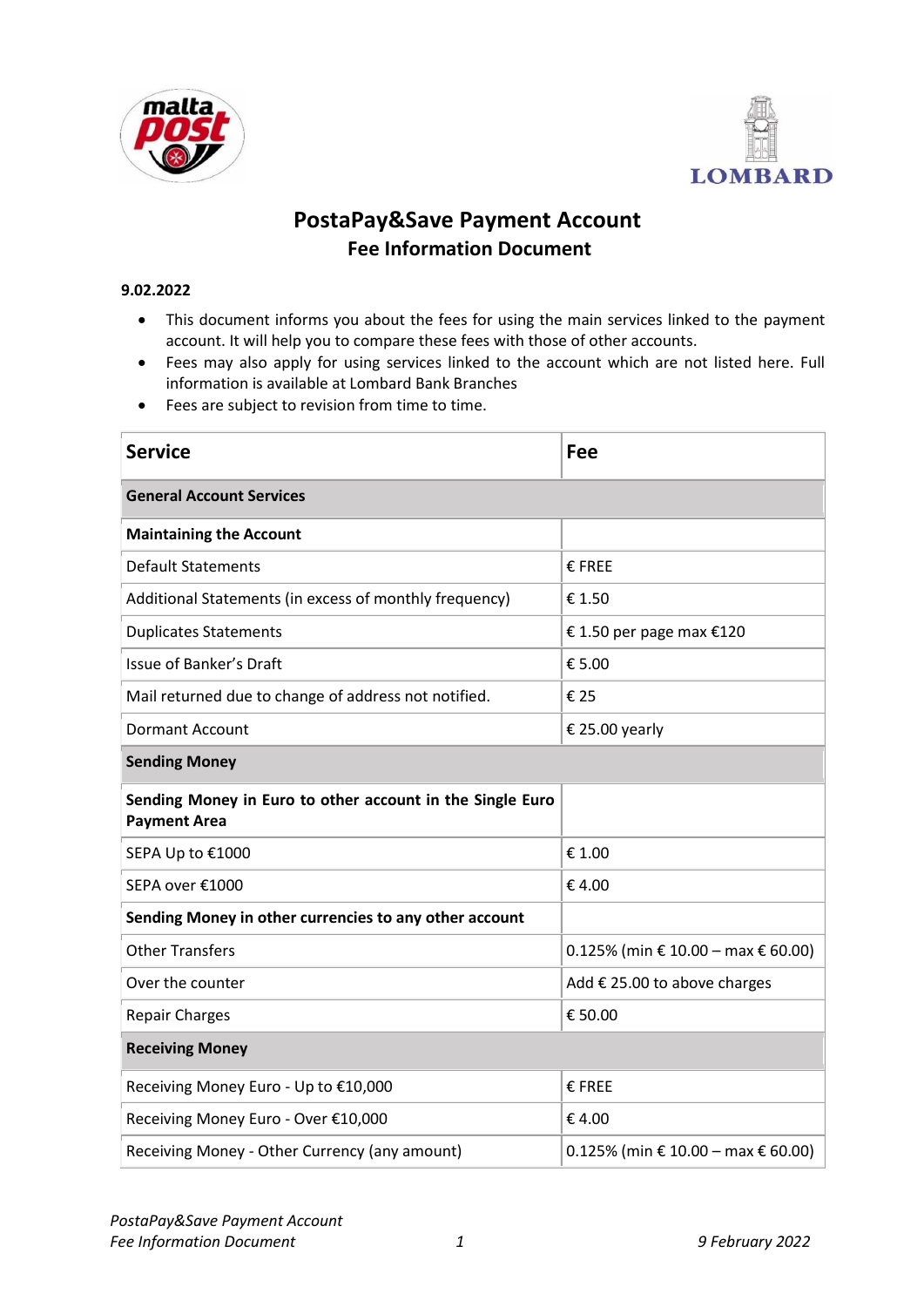| <b>Standing Order</b>                                                                           |                                                              |  |  |  |
|-------------------------------------------------------------------------------------------------|--------------------------------------------------------------|--|--|--|
| Set-up                                                                                          | € 5.00                                                       |  |  |  |
| Sending money in Euros to other Lombard Bank Account                                            | € FREE                                                       |  |  |  |
| Sending money in Euros to another bank account                                                  | €4.00                                                        |  |  |  |
| For each payment made by Bills Payable                                                          | € 5.00                                                       |  |  |  |
| Standing Order not effected due to lack of funds                                                | € 10.00                                                      |  |  |  |
| International Debit Card - PostaPay MasterCard                                                  |                                                              |  |  |  |
| Providing and Renewing of Debit Card                                                            | € FREE                                                       |  |  |  |
| <b>Additional Debit Card</b>                                                                    | € 25.00 - One Time Setup Fee<br>€ 10.00 - Yearly Renewal Fee |  |  |  |
| Replacement of Debit Card - Damaged or Change of details                                        | € 10.00                                                      |  |  |  |
| Lost and Stolen Card Block Fee and Card Replacement                                             | € 11.00                                                      |  |  |  |
| Re Issue of PIN                                                                                 | € 5.00                                                       |  |  |  |
| <b>Balance Enquiry Lombard Bank Malta ATMs</b>                                                  | € FREE                                                       |  |  |  |
| <b>Customer Services Enquiries</b>                                                              | € FREE                                                       |  |  |  |
| <b>SMS Notification for Debit Card Transactions</b>                                             | $E$ FREE (Carrier charges may apply)                         |  |  |  |
| Cash Withdrawal in EUR from Lombard Bank Malta ATMs                                             | € FREE                                                       |  |  |  |
| Cash Withdrawal in EUR from Non-Lombard ATMs in Malta<br>and EEA.                               | €1.00                                                        |  |  |  |
| Cash Withdrawal from non-EEA Bank ATMs                                                          | $0.33%$ - min € 5.00                                         |  |  |  |
| Foreign Exchange Fee for Non-Euro ATM Cash Withdrawal and<br>Non-Euro Payments using Debit Card | 3% of transaction value                                      |  |  |  |
| <b>On-line Money Transfers</b>                                                                  | €1.00                                                        |  |  |  |
| Investigation/Chargeback Fee                                                                    | € 25.00 (per transaction claimed)                            |  |  |  |
| <b>Internet Banking</b>                                                                         |                                                              |  |  |  |
| Registration                                                                                    | €15.00 - One Time Fee                                        |  |  |  |
| Software Token - Issuing & Renewing                                                             | $\epsilon$ FREE                                              |  |  |  |
| <b>Overdrafts and related services</b>                                                          |                                                              |  |  |  |
| Service not available                                                                           | N/A                                                          |  |  |  |
| <b>Other Services</b>                                                                           |                                                              |  |  |  |
| Depositing and encashing local cheques                                                          | € FREE                                                       |  |  |  |

\**Note: The PostaPay&Save Payment Account must always be retained with a credit balance. An amount of €10 will be earmarked on the account to cater for late fees related to Debit Card transactions originating from foreign banks. The €10, or any value less remaining in the account, will be released as part of the account balance when the account is closed.*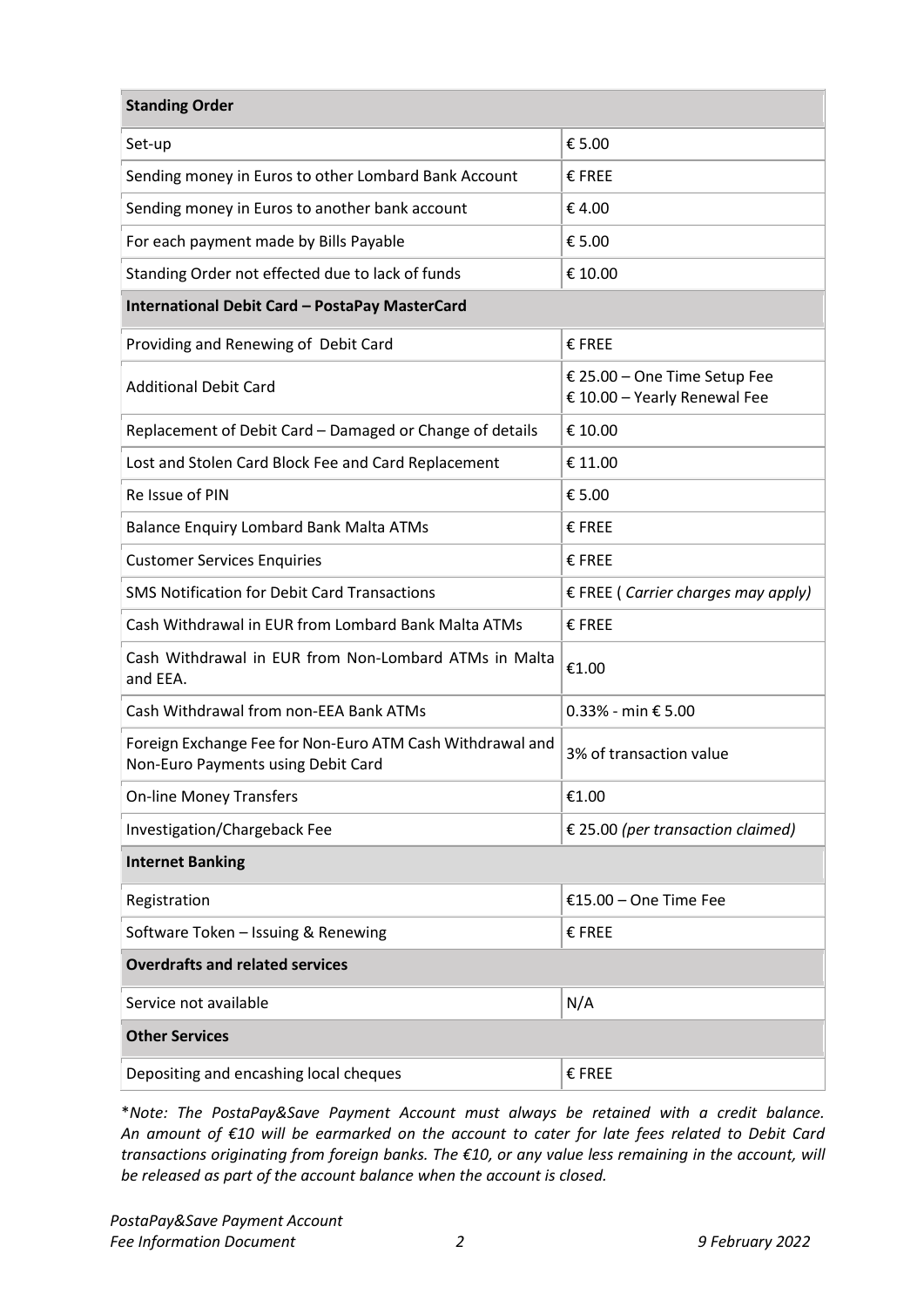## **PostaPay&Save Payment Account Glossary of Terms**

|                | <b>Term</b>                                                 | <b>Definition</b>                                                                                                                                                                                                                                                                     |
|----------------|-------------------------------------------------------------|---------------------------------------------------------------------------------------------------------------------------------------------------------------------------------------------------------------------------------------------------------------------------------------|
| $\mathbf{1}$   | Maintaining the account                                     | The account provider operates the account for<br>use by the customer.                                                                                                                                                                                                                 |
| $\overline{2}$ | Subscribing and renewing Internet Banking                   | The account provider provides the customer<br>with access for banking services using the<br>internet.                                                                                                                                                                                 |
| 3              | <b>Requesting Statements</b>                                | The customer requests bank statements, in<br>paper or on other durable medium, over and<br>above those which the payment service<br>provider is required to send by law.                                                                                                              |
| 4              | Cash withdrawal or deposit                                  | The consumer requests to deposit or withdraw<br>cash in or from an account.                                                                                                                                                                                                           |
| 5              | <b>Standing Order</b>                                       | The account provider makes regular transfers,<br>on the instruction of the customer, of a fixed<br>amount of money from the customer's account<br>to another account.                                                                                                                 |
| 6              | Providing and renewing a debit card                         | The account provider provides a payment card<br>linked to the customer's account, enabling the<br>latter to withdraw and pay, locally, abroad and<br>even online. The amount of each transaction<br>made using the card is taken directly and in full<br>from the customer's account. |
| $\overline{7}$ | Making payments using an International<br><b>Debit Card</b> | The account provider enables the customer to<br>make payments using an international debit<br>card.                                                                                                                                                                                   |
| 8              | Replacing a card                                            | The customer requests a replacement of a card<br>that was lost, stolen or damaged.                                                                                                                                                                                                    |
| 9              | Depositing and encashing a cheque                           | The customer presents a cheque, whether local<br>or international, for deposit or encashment.                                                                                                                                                                                         |